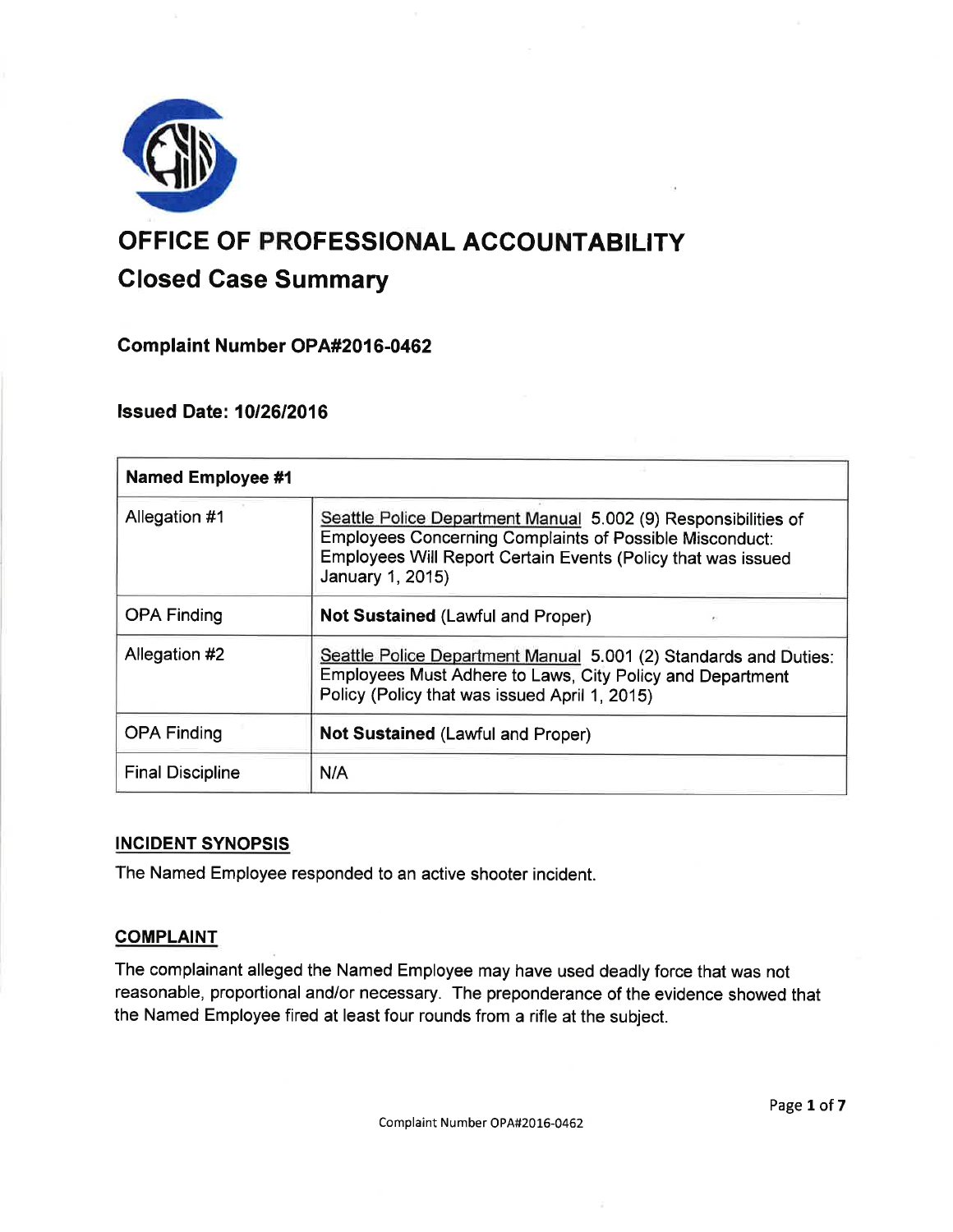Prior to the Named Employee's use of deadly force, the subject had engaged in a crime spree of armed carjacking, aggravated assault and extremely dangerous driving that began in a downtown neighborhood of Seattle and ended approximately eight miles northeast. The subject's flight was ended when an unmarked police car rammed the subject's vehicle nearly head-on. Following the collision, the subject, whose vehicle was then surrounded on three sides by police cars and officers with drawn weapons, attempted to resume his flight. This attempt was met with a barrage of gunfire from the semi-encircling officers. The vehicle stopped and did not move again. The front and side-curtain airbags in the vehicle were deployed, making it impossible for the surrounding officers to see inside the car and determine the condition and activities of the subject. Attempts to get a response from the subject by calling out to him were met with silence.

A few minutes after the shots were fired and the subject's vehicle stopped, the Named Employee and other SWAT officers arrived on-scene. Two lieutenants were also there, one from the Patrol Division and one from SWAT. At some point before the Named Employee arrived, an officer launched a less-lethal plastic projectile through a shattered window in the subject's vehicle in an attempt to move an airbag out of the way to see inside. This did not succeed in moving the airbag. A team of six SWAT officers, including the Named Employee, assembled itself and devised a plan to contact the subject. The plan was for the team to approach the driver's side of the subject's vehicle and use a long stick through the window to move the deployed side-curtain airbag and assess the condition of the subject. The SWAT lieutenant at the scene was not consulted about this plan. lt was conceived and put into action by the team leader. The SWAT team consisted of two officers with ballistic shields, one with the stick, two officers assigned to provide lethal cover and the team leader. The Named Employee was assigned to be one of the lethal cover officers. As such, his job was to protect himself and the other officers in his team should a deadly threat be presented. The SWAT team followed the plan and moved up to the driver's door of the subject's vehicle. After a short period of time, the Named Employee fired at least four rounds from a Department issued rifle and struck the subject who was later pronounced dead.

#### **INVESTIGATION**

The OPA investigation included the following actions:

- 1. Review of the complaint memo
- 2. Review of ln-Car Videos (lCV)
- 3. Search for and review of all relevant records and other evidence
- 4. lnterviews of SPD employees

### ANALYSIS AND CONCLUSION

Prior to addressing the two allegations concerning the Named Employee's use of deadly force, it is necessary to comment on the decisions and actions of persons other than the Named Employee that ultimately placed the Named Employee face-to-face with an armed, demonstrably dangerous subject. The Named Employee was not responsible for the actions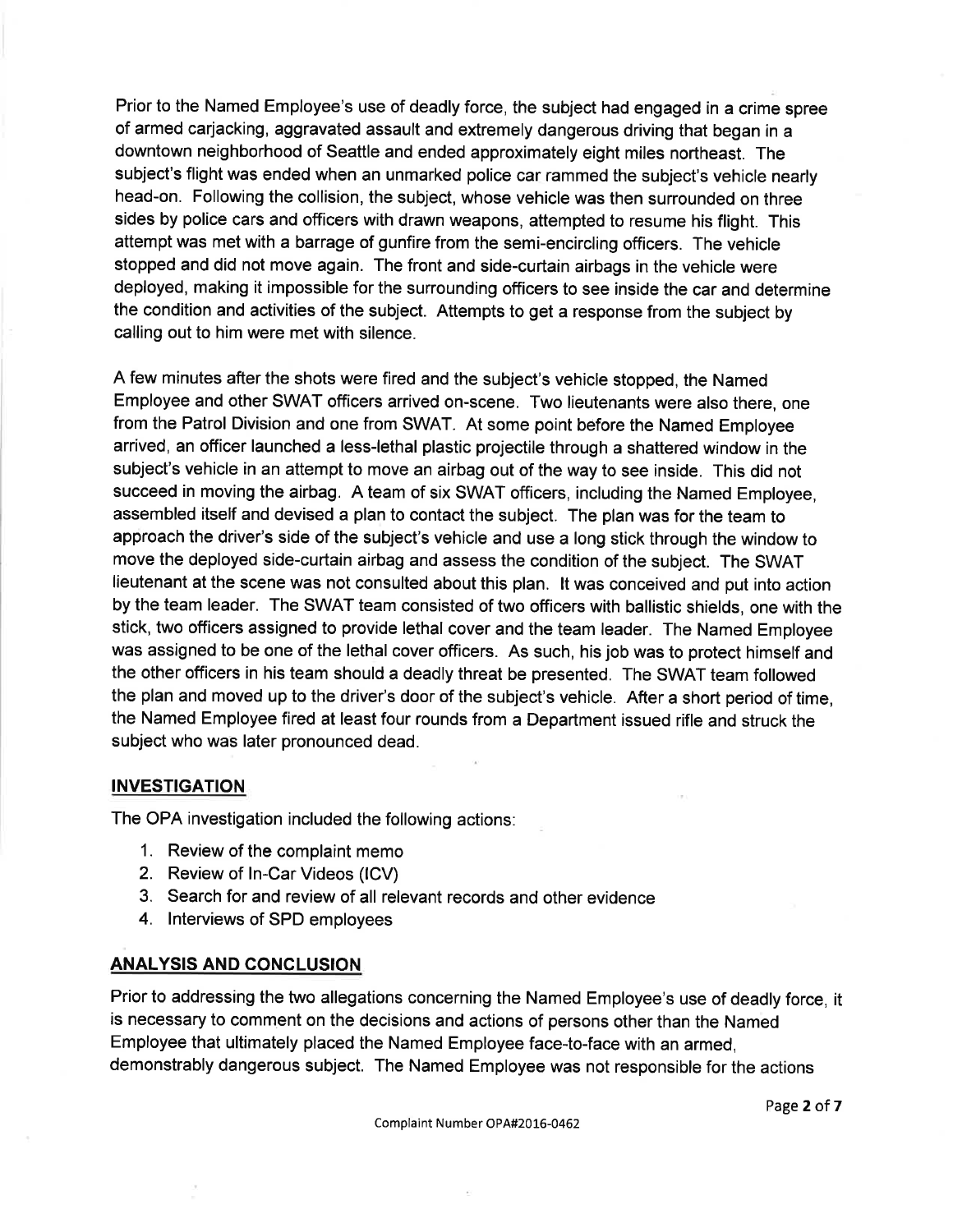and decisions of others, but the options available to him at the time he decided to use deadly force were directly impacted by what preceded. His actions are best understood in that context

The OPA investigation showed that the decision to form the team and proceed to make contact with the subject inside the car was made by the team leader. The team leader was a SWAT officer, not a sergeant or command level supervisor. lt was not clear whether a SWAT sergeant was on the scene before the team began to move towards the subject's vehicle and it appears neither of the two lieutenants were asked for or gave explicit approval before the SWAT team began advancing on the subject's vehicle.

The purpose of the team in approaching the subject's vehicle, as understood by those interviewed by OPA, was to end the deadly threat posed by the subject. Both the Named Employee and the team leader stressed to OPA their concern the subject could at any moment drive the vehicle towards officers or members of the public and/or fire his weapon from inside the car at the surrounding officers and bystanders. At that moment, the officers had no means to assess the condition of either the subject or his vehicle. When asked why the SWAT team did not wait for additional commanders, officers and equipment to arrive so as to increase the options available for resolving the situation, both officers stressed their concern the subject could at any moment begin driving and/or firing. They emphasized the large number of exposed officers and members of the public in the surrounding area.

The Named Employee was familiar with the immediate and surrounding area where this incident took place. He was aware of the likely presence of children, the elderly and a high volume of foot traffic due to the proximity of a library, churches, and homes. These factors contributed to the Named Employee's assessment action needed to be taken very quickly.

Senior police commanders (lieutenants and above) are expected to take command of major incidents so their experience and training can be brought to bear on the problems at hand. They are expected to assess threats to officers and public safety, coordinate the actions and placement of officers and resources, and formulate plans to address the many problems presented. There were two lieutenants at the scene prior to the movement of the SWAT team towards the subject vehicle. One of the two lieutenants at the scene should have taken control of the incident and exercised command over the assembled officers. Certainly, the SWAT lieutenant, who was right there, could have taken command of the SWAT officers at that location and coordinated a plan to deal with the subject while seeking to minimize the danger to officers, the public and the subject. As it was, neither lieutenant was clearly in charge, nor was either coordinating overall police activities before the SWAT team began their movement toward the subject's vehicle. The SWAT team acted on its own, certain they had to act immediately. ln the words of the Named Employee, "at that particular time and that particular location, we were the contingency plan."

Before the Named Employee and the rest of the SWAT team began their move towards the subject's vehicle, insufficient thought seems to have been given to the full range of possible scenarios, as well as other options available to bring this situation, so full of danger for officers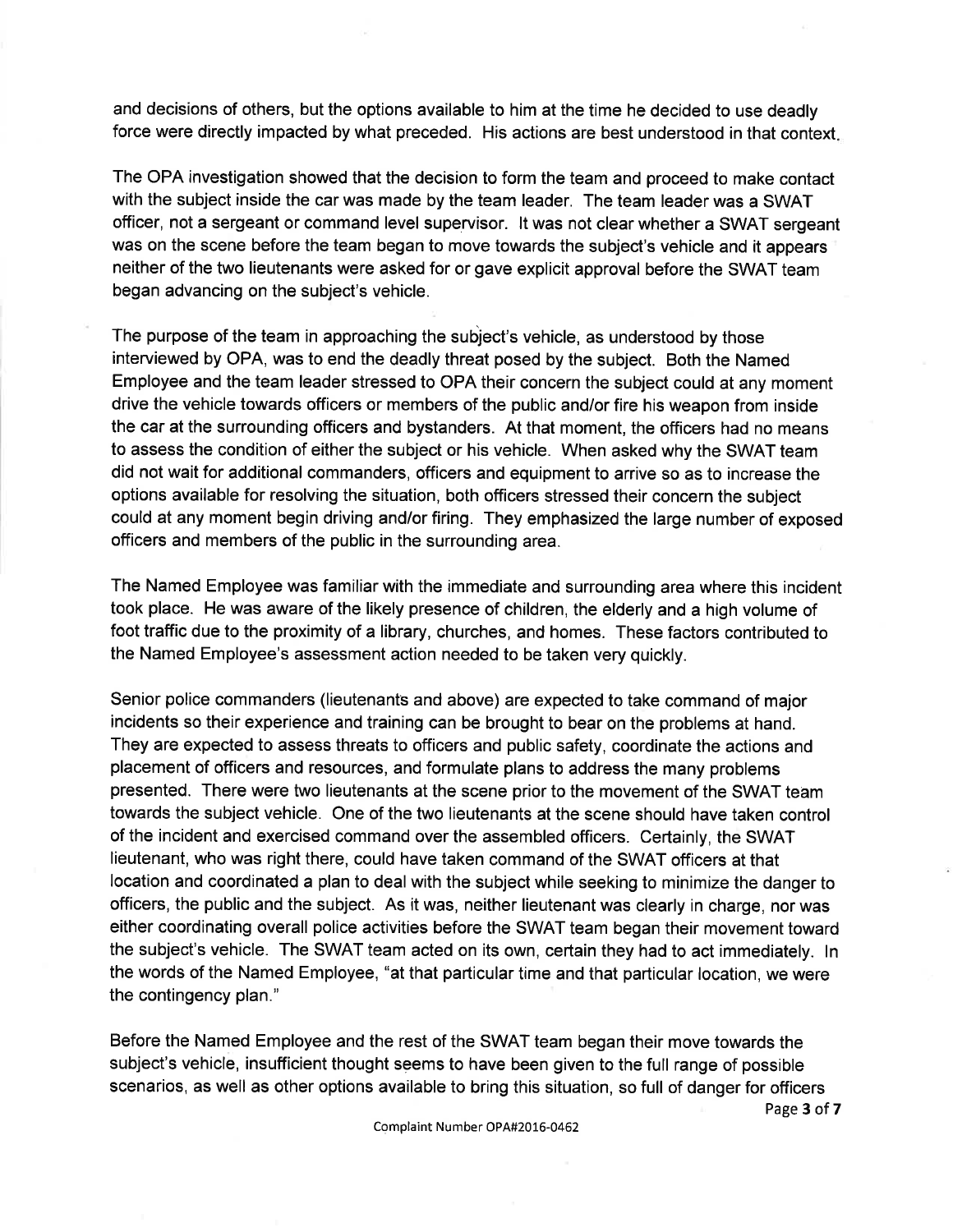and the public, to a resolution. Once the Named Employee arrived at the driver's window, faceto-face with the subject and tightly grouped with the other SWAT officers, any movement by the subject, even movement to comply with the shouted orders to show his hands, could reasonably be seen as a threat. The decision to move up to the subject's vehicle and confront him at the driver's window, made in the absence of a clear command presence at the scene, set in motion a series of actions that ended in the use of deadly force.

The issue of scene command will be addressed separately in an associated Management Action Recommendation letter to the Chief of Police.

It was alleged the Named Employee may have used deadly force that was not consistent with the requirements of SPD Policy. SPD Policy 58.200(1) limits the use of force by SPD officers to force that is reasonable, necessary and proportional.

Reasonable: "The reasonableness of a particular use of force is based on the totality of circumstances known by the officer at the time of the use of force and weighs the actions of the officer against the rights of the subject, in light of the circumstances surrounding the event. lt must be judged from the perspective of a reasonable officer on the scene, rather than with the 20120 vision of hindsight."

Necessary: "Officers will use physical force only when no reasonably effective alternative appears to exist, and only then to the degree which is reasonable to effect a lawful purpose."

Proportional: "To be proportional, the level of force applied must reflect the totality of circumstances surrounding the situation at hand, including the nature and immediacy of any threats posed to officers and others."

At the time the Named Employee fired his rifle at the subject, the Named Employee was aware from reliable sources along with his own observations that the subject had committed armed robberies with a firearm, shot at police officers during a vehicle pursuit and attempted to run over or crash into police officers and members of the public. The Named Employee had a reasonable belief the subject was armed and had shown the intent and ability to use a firearm against police officers. Consequently, should the Named Employee reasonably believe the subject was acting in a threatening manner or in a way that was consistent with drawing or preparing to draw a firearm, the use of deadly force by the Named Employee would be necessary and proportional. The core question to be addressed in this instance is whether or not it was reasonable for the Named Employee, at the moment he fired his rifle at the subject, to believe the subject posed an imminent threat of death or serious physical injury. During the Named Employee's first interview with the SPD Force lnvestigation Team (FlT), which took place the same day as the event, the Named Employee was asked to recount what was going on as he and the other SWAT team members walked up to the driver's side of the subject's vehicle.

Page 4 of 7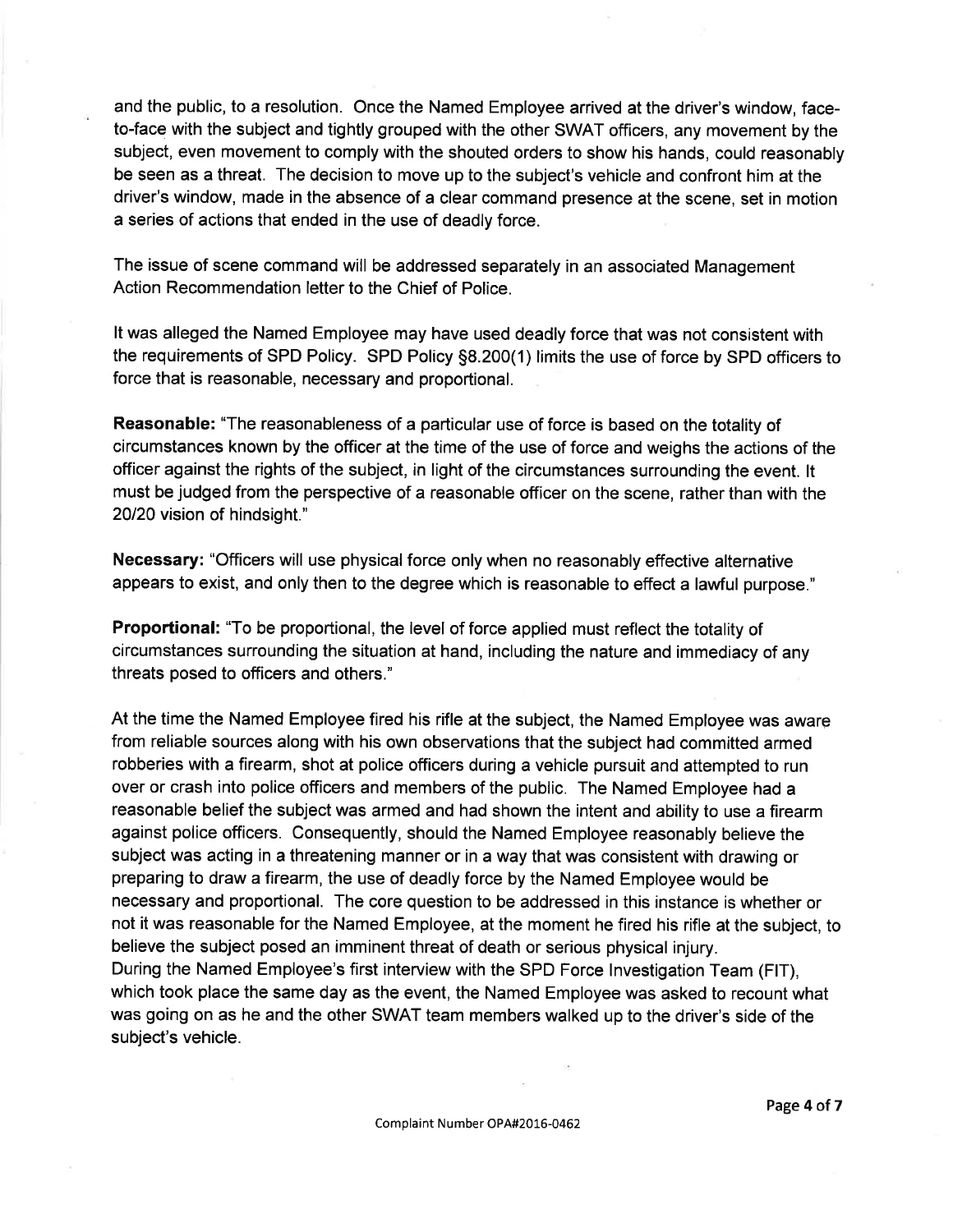As the Named Employee and the other SWAT officers approached the subject's car, the Named Employee knew neither the condition of the subject nor his intent. The Named Employee told the FIT investigators he thought the subject was still armed, lying in wait inside the car and ready to ambush any officer who presented himself. lt was reasonable for the Named Employee to consider and be prepared for such an attack; such a thing was well within the realm of possibility. The Named Employee later told OPA of his fear as he approached the subject's car in the middle of the group of SWAT officers. The Named Employee believed the subject was waiting to kill him and/or other officers. When the Named Employee saw the subject inside the car, slumped forward and away from the driver's door, he interpreted the subject's posture as confirmation of a planned attack.

Once the SWAT team moved up to the driver's side window and the airbag was lifted with the stick, the Named Employee was able to see the subject. The Named Employee told OPA the subject was alive and breathing. The Named Employee had his rifle up and pointed at the subject as he and at least one other officer yelled at the subject to show his hands. The Named Employee said the subject's hands were not visible. He could see the subject's upper arms but his hands were underneath the deflated front airbag. The position of the subject's arms was such that the Named Employee assumed the subject's hands were together between the subject's legs. The Named Employee said he was concerned the subject was holding a gun concealed under the airbag and might at any moment bring it up and begin shooting at him and the other SWAT team officers. The Named Employee described the subject's posture as "slumped." The Named Employee told. OPA the subject had his lower back against the back of the driver's seat, but his upper back was leaning forward and slightly to his (the subject's) right, away from the officers. The subject's head, too, was ducking and off to the right. The Named Employee said it looked to him like the subject was trying to hide from the officers in order to gain a "position of advantage" to shoot the officers before they could react. The Named Employee also told OPA he could not see any visible signs of injury to the subject.

The Named Employee told OPA that he told the subject several times to show his hands. Another member of the SWAT team who could also see the subject inside the vehicle shouted that he could not see the subject's hands. According to the Named Employee, the subject "refused" to comply with the Named Employee's shouted commands to show his hands. When asked by OPA to describe how the subject communicated this refusal, the Named Employee said, "by simply not complying." OPA asked if the subject said anything verbally to signal his refusal and the Named Employee replied he had not.

ln response to the Named Employee's commands directed at the subject, according to the Named Employee, the subject sat up more straight in the seat and began to move his head to the left. The Named Employee interpreted this movement as an effort by the subject to look at the Named Employee and the officers next to him. The Named Employee said he (the Named Employee) was only partially covered by a ballistic shield held by one of the SWAT team members and his (the Named Employee) head and one shoulder were exposed to the subject. As mentioned before, the Named Employee was concerned the subject had been lying in wait for the officers with a gun in his hands underneath the airbag. As the subject sat up and began

Page 5 of 7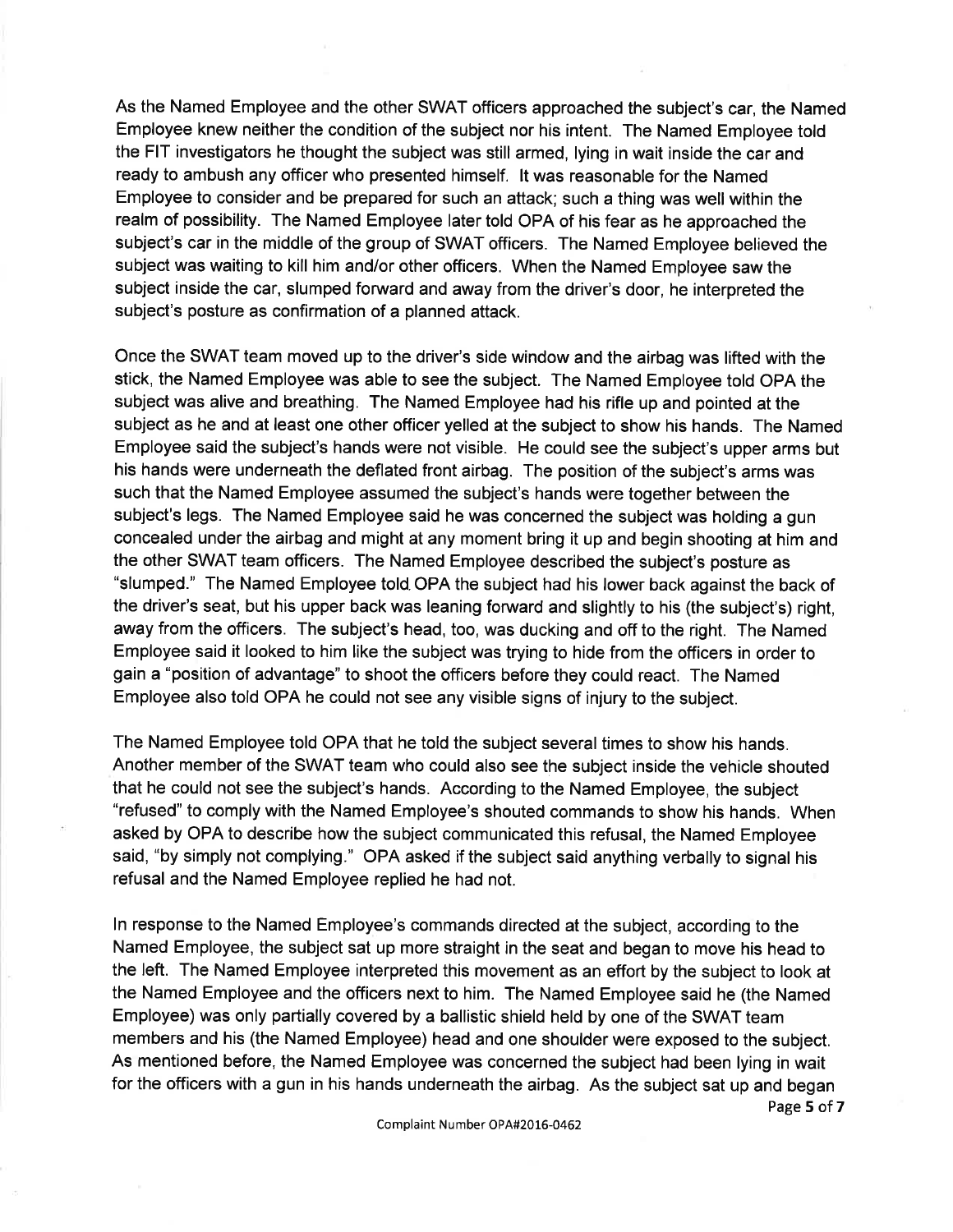to move his head to the left, the subject's arms also moved as a natural consequence. The Named Employee told OPA he believed the subject was preparing to bring the gun out from under the airbag to shoot him. The Named Employee explained to OPA there was no way for him (the Named Employee) to quickly move to a position of cover because he was in the middle of a "stack" of six officers tightly bunched together.

The Named Employee's perception of the subject's movements as the beginning stages of an attack was reasonable, given the totality of the circumstances. lt was possible the subject was preparing to attack the Named Employee and the other officers. lt was also possible the subject was responding to the sudden appearance of a SWAT officer armed with a rifle and shouting commands by turning his head towards the source of the sound; or, perhaps, the subject was beginning to comply with the order to bring his hands out from underneath the deflated airbag. Regardless of the subject's true intent, absent some verbalization by the subject that would have convinced the Named Employee of a true intent to surrender, any movement by the subject could reasonably be seen as the beginning of an attack on the officers. Once the SWAT team moved up to the driver's door and the side curtain airbag was moved, it was nearly inevitable the Named Employee or one of the other SWAT officers would shoot the subject, assuming he was not already dead. There seems little else they could do, once they were in that position.

Believing the subject was about to shoot him, the Named Employee fired multiple rounds from his rifle at the subject.

ln summary, the Named Employee's perception of the subject's movements as the beginning stages of an attack was reasonable, given the totality of the circumstances. The Named Employee's responding use of deadly force was also reasonable, necessary and proportional.

It was alleged the Named Employee may have used deadly force (a firearm) when the threat of death or serious physical injury to the Named Employee or others was not imminent.

SPD Policy 58.200(4) limits the use of deadly force by SPD officers to

... circumstances where threat of death or serious physical injury to the officer or others is imminent. A danger is imminent when an objectively reasonable officer would believe that:

- A suspect is acting or threatening to cause death or serious physical injury to the officer or others, and
- The suspect has the means or instrumentalities to do so, and
- The suspect has the opportunity and ability to use the means or instrumentalities to cause death or serious physical injury.

Based on the preponderance of the evidence from this investigation, the OPA Director found it reasonable for the Named Employee to conclude the subject had the means, opportunity and ability to cause death or serious physical injury to the Named Employee and others.

Page 6 of 7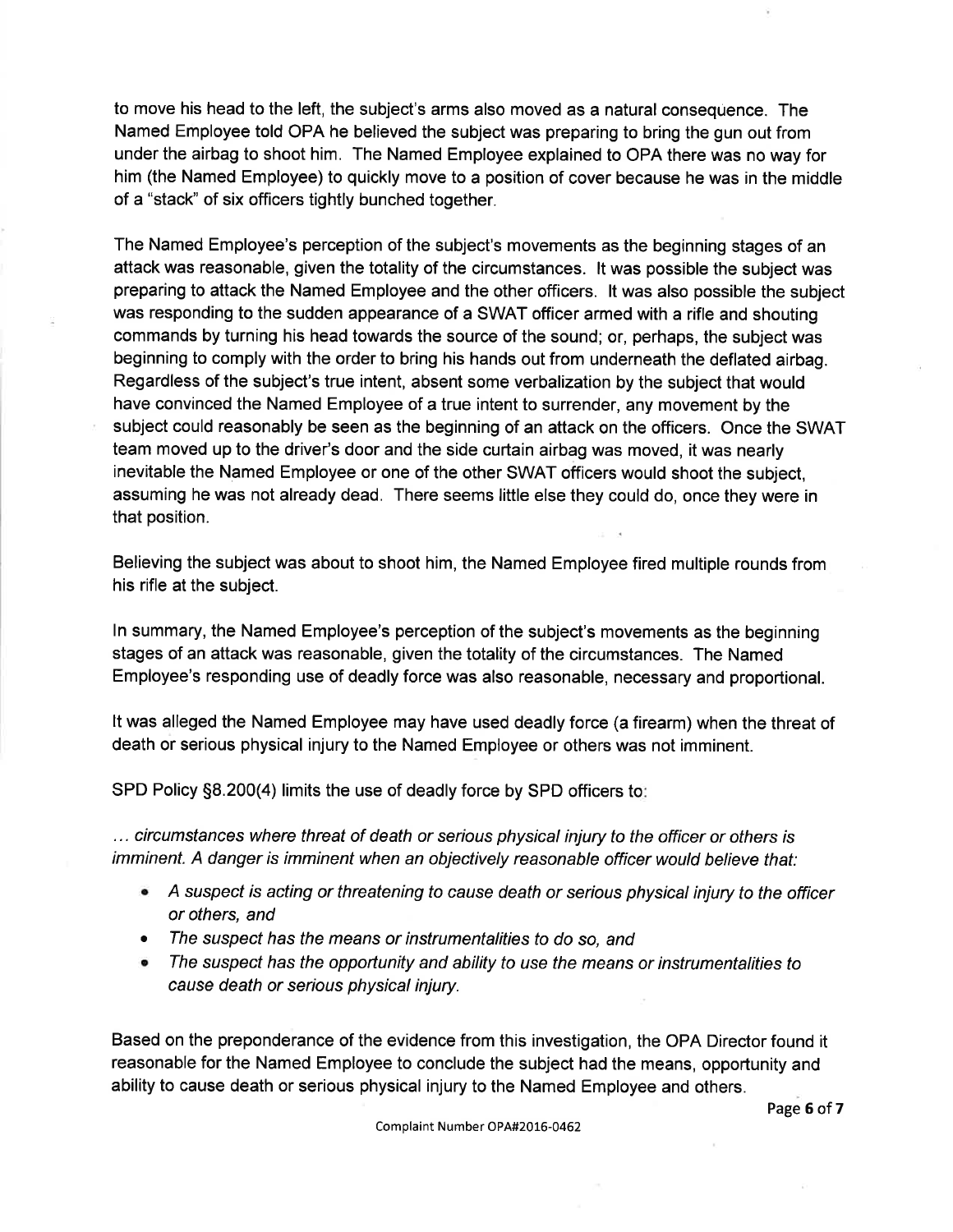#### **FINDINGS**

#### Named Employee #1

#### Allegation #1

The preponderance of the evidence from the OPA investigation showed that the Named Employee's use of deadly force was reasonable, necessary and proportional. Therefore a finding of Not Sustained (Lawful and Proper) was issued for Using Force: Use of Force: When Authorized.

#### Allegation #2

The preponderance of the evidence from the OPA investigation showed that it was reasonable for the Named Employee to conclude the subject had the means, opportunity and ability to cause death or serious physical injury to the Named Employee and others. Therefore a finding of Not Sustained (Lawful and Proper) was issued for Using Force: Use of Force: Use of Deadly Force.

The OPA Director's letter of Management Action recommendation to the Chief of Police is attached to this report.

NOTE: The Seattle Police Department Manual policies cited for the allegation(s) made for this OPA lnvestigation are policies that were in effect during the time of the incident. The issued date of the policy is listed.

Complaint Number OPA#2016-0462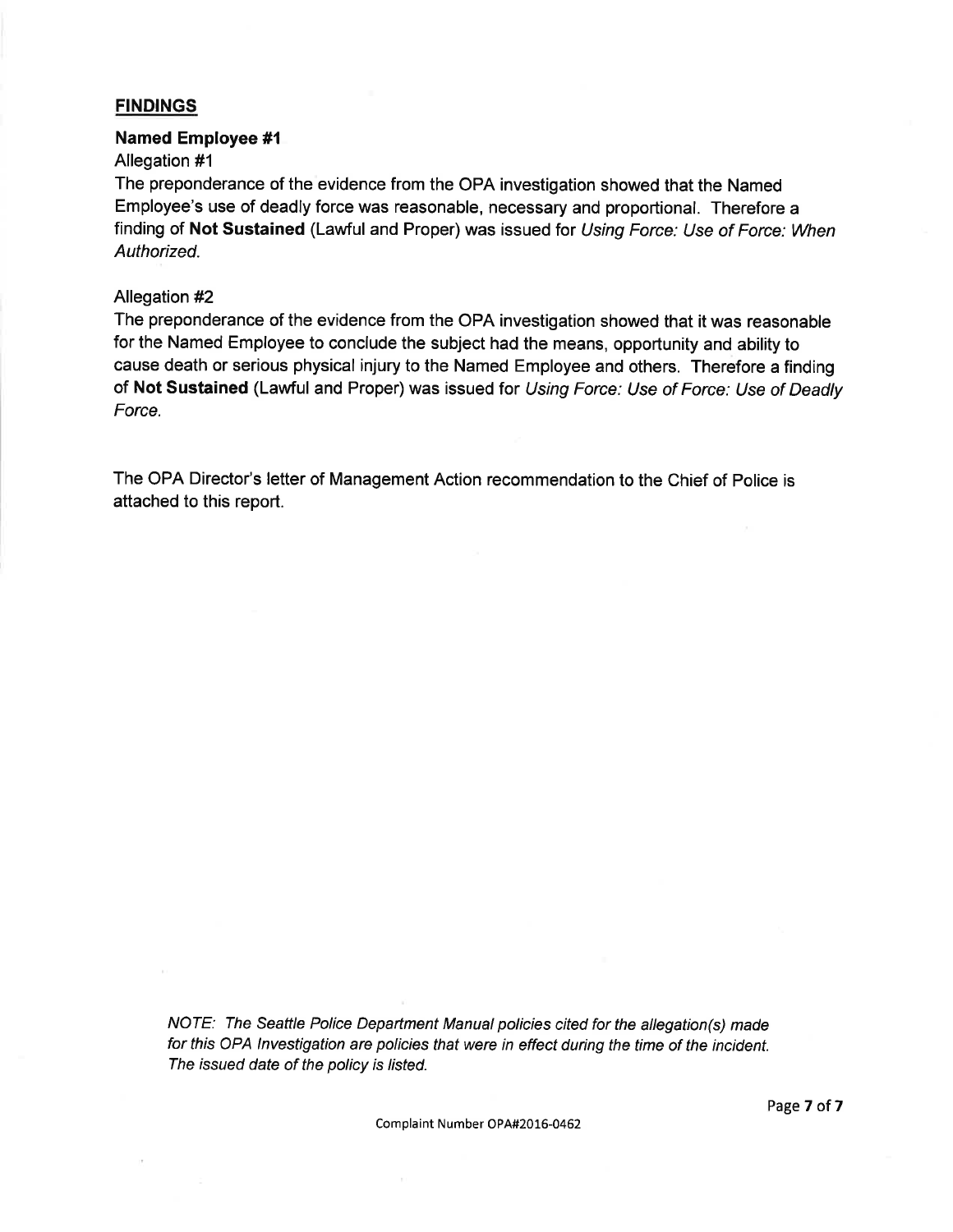

October 18,2016

Chief Kathleen M. O'Toole Seattle Police Department PO Box 34986 Seattle, WA98l24-4986

# RE: MANAGEMENT ACTION RECOMMENDATION (2016OPA-0462)

#### Dear Chief O'Toole

The Office of Professional Accountability (OPA) recently completed an investigation into the fatal officer-involved shooting that took place on December 6, 2015. In particular, OPA investigated the use of deadly force by an officer who was part of a SWAT team that made contact with a subject who had endangered the lives of the public and police officers alike while engaged in a crime spree ranging from the Belltown neighborhood north of downtown Seattle, to the Laurelhurst/Wedgwood neighborhoods of northeast Seattle. The suspect committed acts of armed carjacking and drove in a manner that displayed an utter disregard for the lives of other motorists and pedestrians. A largc number of Seattle Police Department (SPD) officers pursued, followed and attempted to stop him. More than once, the suspect fired a weapon at pursuing SpD officers. The evidence from the extensive investigation by the Force Investigation Team (FiT) leaves little doubt the situation caused by the actions of this one person was extremely dangerous and, for some time, created the threat of death or great bodily harm to officers and the public. It is also a fact that the actions of the subject created a dynamic and rapidly changing environment in which police commanders, supervisors and officers made split-second decisions.

Earlier this year I wrote to you about this incident and made two Management Action Recommendations regarding command and control of complex incidents and SPD's various policies conceming the use of police vehicles to end pursuits (see: Management Action Recommendation (2016OPA-0469) dated June 29, 2016).

I write today to renew my previous recommendation to form "an internal SPD "Study Team" to carefully examine the command, control and individual actions that made up the many attempts to stop and capture the suspect in this incident," and to add emphasis to it in light of what OPA learned during its most recent investigation into this incident.

Following is the recommendation I made in June.

Recommendation  $#I$ : I recommend the formation of an internal SPD "Study Team" to carefully examine the command, control and individual actions that made up the many attempts to stop and capture the suspect in this incident. Several times throughout the incident, SPD officers actively pursued the vehicle being driven by the subject. A SPD lieutenant took command of the police response, including but not limited to the pursuit aspect of it. Based on the FIT and OPA investigations and drawíng on the discussions conducted by the Force Review Board during their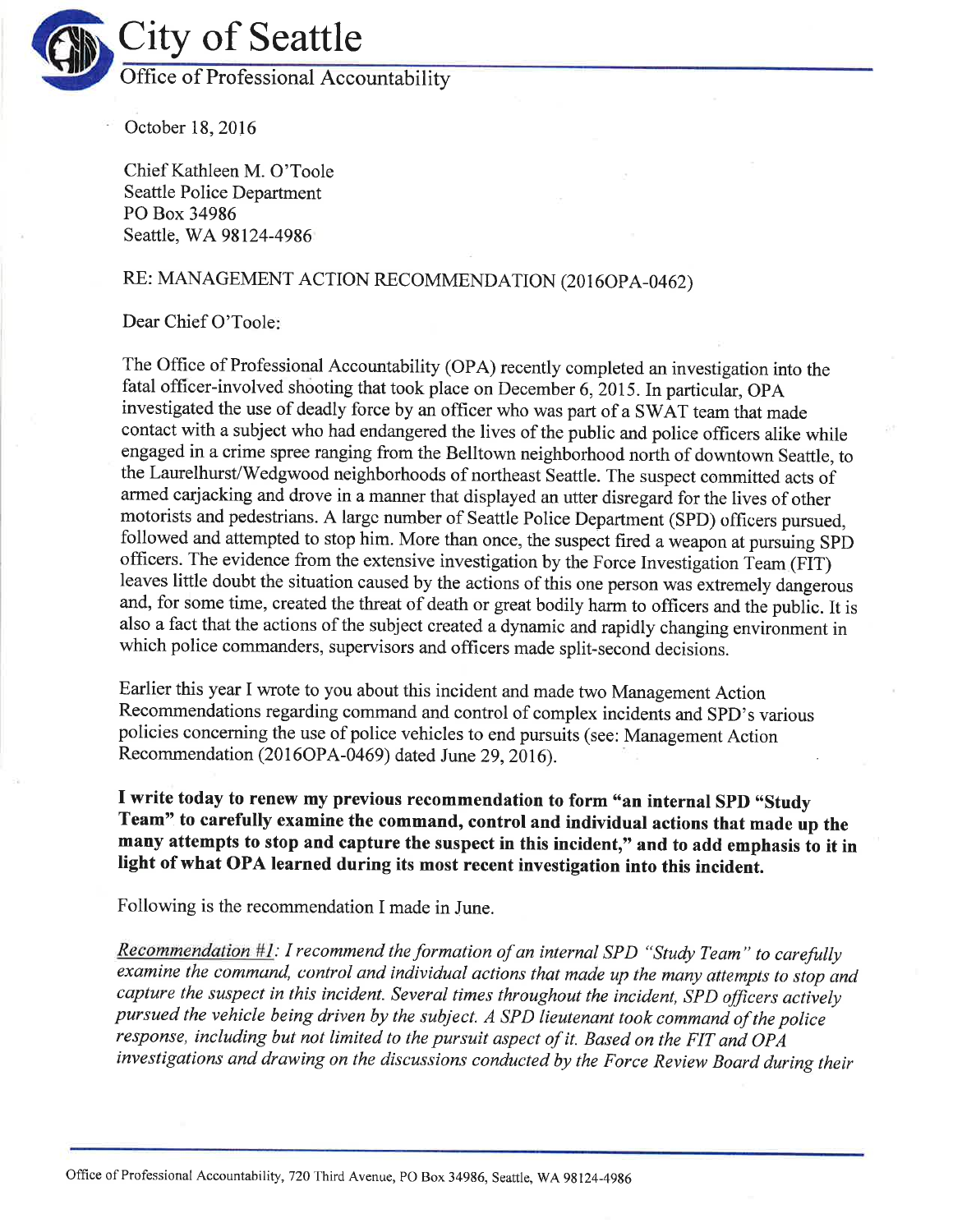deliberations, I believe the Department will gain great insight into how command and control of such events can be improved. For example, the lieutenant acting as the overall íncident commander also held the role of "controlling supervisor" of the on-agaín/off-again pursuit of the suspect. The supervision of the pursuit itself required close attention and split-second, life and death decisions. It would be very easy for an incident commander in a situation such as this to become overwhelmed by the complexity of the incident and the increasing number of responsíbilities required by policy and the reality of the situation. In thís particular incident, the incident commander might have benefited by delegating certain responsibilities to others, a key element of the Incident Command System (ICS) used by SPD and most emergency services throughout the country<sup>1</sup>. It is my hope, should SPD decide to form such a "Study Team" and act on its insights and suggestions, the Department will be prepared in the future to exercise even better command and control over similar or worse situations (e.g., a coordinated crime spree or a Mumbai/Paris-style terrorist attack).

To objectively assess the use of deadly force by a member of the SWAT team, OPA inquired into the decisions and actions of other officers and supervisors that ultimately placed the officer faceto-face with an armed, demonstrably dangerous subject. While the offrcer was not responsible for the actions and decisions of others, the options available to him at the time he decided to use deadly force were directly impacted by what preceded.

The OPA investigation found that the decision to form the team and proceed to make contact with the subject inside the car was made by the team leader. The team leader was a SWAT officer, not a sergeant or command level supervisor. It is not clear whether a SWAT sergeant was on the scene before the team began to move towards the subject's vehicle and it appears neither of the two lieutenants who were there were asked for or gave explicit approval before the SWAT team began advancing on the subject's vehicle.

The purpose of the team in approaching the subject's vehicle, as understood by those interviewed by OPA, was to end the deadly threat posed by the subject. Both the officer who used deadly force and the SWAT team leader stressed to OPA their concern the subject could at any moment drive the vehicle towards officers or members of the public and/or fire his weapon from inside the car at the surrounding officers and bystanders. At that moment, the officers had no means to assess the condition of either the subject or his vehicle. When asked why the SWAT team did not wait for additional commanders, officers and equipment to arrive so as to increase the options available for resolving the situation, both officers stressed their concem the subject could at any moment begin driving and/or firing. They emphasized the large number of exposed officers and members of the public in the surrounding area.

Senior police commanders (lieutenants and above) are expected to take command of major incidents so their experience and training can be brought to bear on the problems at hand. They are expected to assess threats to officers and public safety, coordinate the actions and placement of officers and resources, and formulate plans to address the many problems presented. There

<sup>&</sup>lt;sup>1</sup> "ICS is a standardized on-scene incident management concept designed specifically to allow responders to adopt an integrated organizational structure equal to the complexity and demands of any single incident or multiple incidents without being hindered by jurisdictional boundaries." https://www.osha.gov/SLTC/etools/ics/what\_is\_ics.html